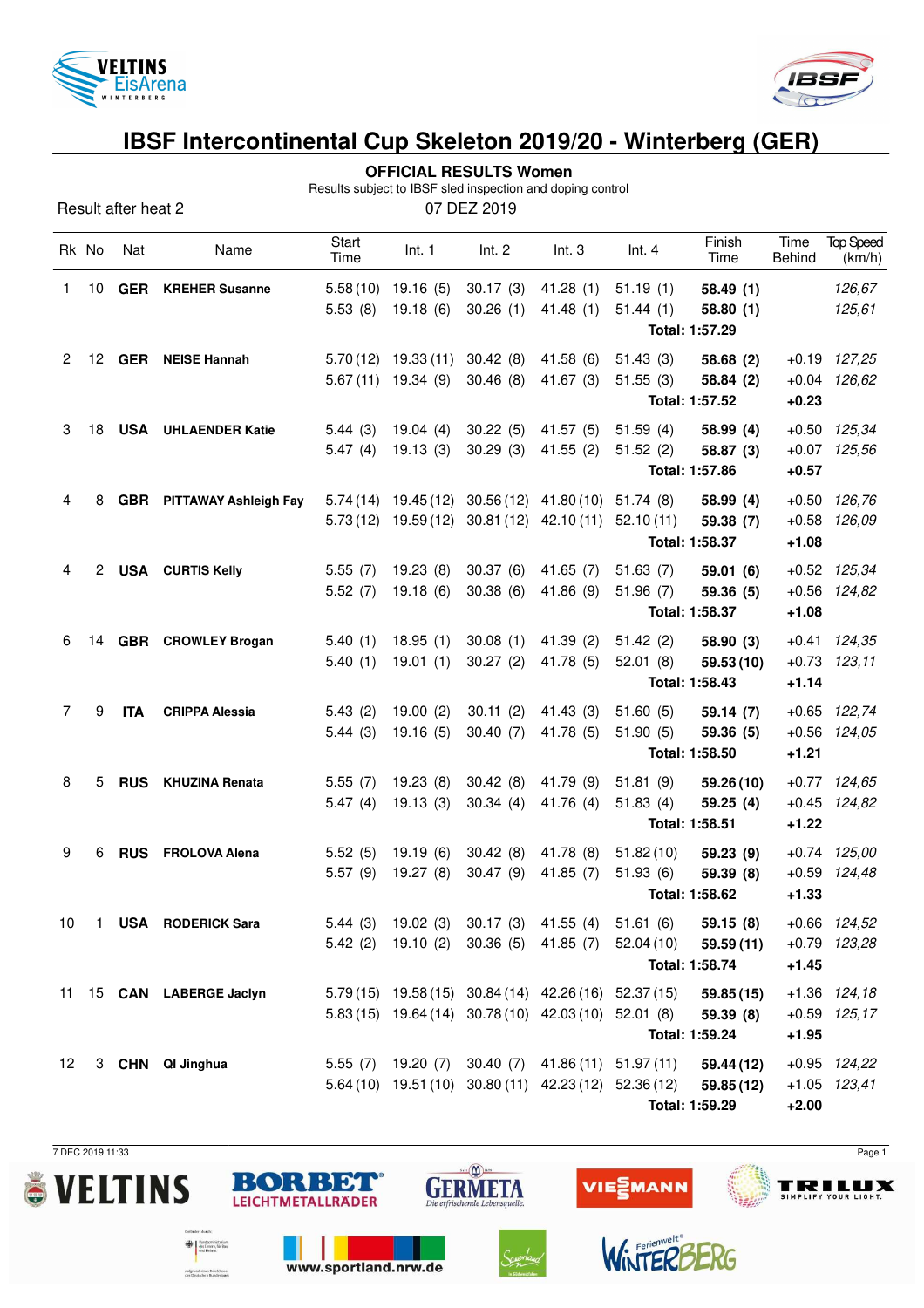

Result after heat 2



## **IBSF Intercontinental Cup Skeleton 2019/20 - Winterberg (GER)**

|  | <b>OFFICIAL RESULTS Women</b> |
|--|-------------------------------|
|--|-------------------------------|

Results subject to IBSF sled inspection and doping control

| 07 DEZ 2019 |  |
|-------------|--|
|             |  |

|    | Rk No | Nat        | Name                         | <b>Start</b><br>Time | Int. 1                | Int. 2                                                | Int.3                  | Int.4                            | Finish<br>Time                                                          | Time<br><b>Behind</b> | <b>Top Speed</b><br>(km/h) |
|----|-------|------------|------------------------------|----------------------|-----------------------|-------------------------------------------------------|------------------------|----------------------------------|-------------------------------------------------------------------------|-----------------------|----------------------------|
| 13 | 4     | <b>GER</b> | <b>HORNUNG Luisa</b>         |                      | $5.84(16)$ 19.66(16)  |                                                       | $30.87(15)$ 42.16(13)  | 52.10(12)                        | 59.40 (11)                                                              | $+0.91$               | 126,31                     |
|    |       |            |                              | 5.90(16)             | 19.84 (16)            |                                                       | $31.14(16)$ 42.53(15)  | 52.59(14)                        | 59.97 (14)                                                              |                       | $+1.17$ 125,13             |
|    |       |            |                              |                      |                       |                                                       |                        |                                  | Total: 1:59.37                                                          | $+2.08$               |                            |
| 14 |       |            | 16 FRA BESSARD Agathe        |                      |                       | 5.88 (17) 19.76 (17) 30.97 (17) 42.25 (15) 52.19 (13) |                        |                                  | 59.54 (13)                                                              | $+1.05$               | 125,69                     |
|    |       |            |                              |                      | $5.91(17)$ 19.86 (17) | 31.16 (17)                                            | 42.50 (13)             | 52.49(13)                        | 59.90 (13)                                                              |                       | $+1.10$ $125.52$           |
|    |       |            |                              |                      |                       |                                                       |                        |                                  | Total: 1:59.44                                                          | $+2.15$               |                            |
| 15 | 11    |            | <b>CHN</b> LONG Chengfeng    | 5.53(6)              | 19.24 (10)            |                                                       |                        | 30.51 (11) 42.01 (12) 52.19 (13) | 59.72 (14)                                                              |                       | +1.23 122,44               |
|    |       |            |                              | 5.51(6)              | 19.53(11)             |                                                       | $30.99(14)$ 42.53(15)  |                                  | $52.68(15)$ 1:00.16(15)                                                 |                       | +1.36 124,09               |
|    |       |            |                              |                      |                       |                                                       |                        |                                  | Total: 1:59.88                                                          | $+2.59$               |                            |
| 16 | 7     | <b>RUS</b> | <b>TRUFANOVA Anastasia</b>   |                      |                       | 5.70 (12) 19.51 (14) 30.79 (13) 42.24 (14) 52.39 (16) |                        |                                  | 59.89 (16)                                                              |                       | +1.40 123,88               |
|    |       |            |                              | 5.75(13)             | 19.68 (15)            |                                                       | $31.06(15)$ 42.58 (17) |                                  | $52.75(16)$ 1:00.23(16)                                                 |                       | $+1.43$ $124.18$           |
|    |       |            |                              |                      |                       |                                                       |                        |                                  | Total: 2:00.12                                                          | $+2.83$               |                            |
| 17 | 13    | <b>BEL</b> | <b>DE NEVE Katrien</b>       | 5.98(18)             |                       | 20.01 (18) 31.44 (18) 43.04 (18)                      |                        |                                  | $53.26(18)$ 1:00.85(18)                                                 |                       | +2.36 122,24               |
|    |       |            |                              |                      |                       | $5.96(18)$ $19.93(18)$ $31.25(18)$ $42.78(18)$        |                        |                                  | $52.92(18)$ 1:00.43(17)                                                 | $+1.63$               | 123,24                     |
|    |       |            |                              |                      |                       |                                                       |                        |                                  | Total: 2:01.28                                                          | $+3.99$               |                            |
| 18 | 19    | <b>CAN</b> | <b>DAFOE Grace</b>           |                      |                       | $5.65(11)$ 19.48 (13) 30.89 (16) 42.57 (17)           |                        |                                  | 53.01 (17) 1:00.84 (17)                                                 | $+2.35$               | 119,88                     |
|    |       |            |                              |                      |                       | 5.78 (14) 19.63 (13) 30.94 (13) 42.50 (13)            |                        |                                  | 52.83 (17) 1:00.58 (18)                                                 | $+1.78$               | 120,40                     |
|    |       |            |                              |                      |                       |                                                       |                        |                                  | Total: 2:01.42                                                          | $+4.13$               |                            |
| 19 | 17    | <b>SWE</b> | <b>LAHOVARY OLSSON Joani</b> |                      |                       |                                                       |                        |                                  | 6.13 (19) $20.17(19)$ $31.58(19)$ $43.16(19)$ $53.43(19)$ $1:01.04(19)$ | $+2.55$               | 122,49                     |
|    |       |            |                              | 6.23(19)             |                       |                                                       |                        |                                  | 20.68 (19) 32.46 (19) 44.18 (19) 54.57 (19) 1:02.26 (19)                | $+3.46$               | 120,72                     |
|    |       |            |                              |                      |                       |                                                       |                        |                                  | Total: 2:03.30                                                          | $+6.01$               |                            |
|    |       |            |                              |                      |                       |                                                       |                        |                                  |                                                                         |                       |                            |

19 sleds entered 19 sleds ranked 0 sleds disqualified **DNF** Did Not Finish **DSQ** Disqualified **DNS** Did Not Start **DQB** Disqualified for unsportsmanlike behaviour

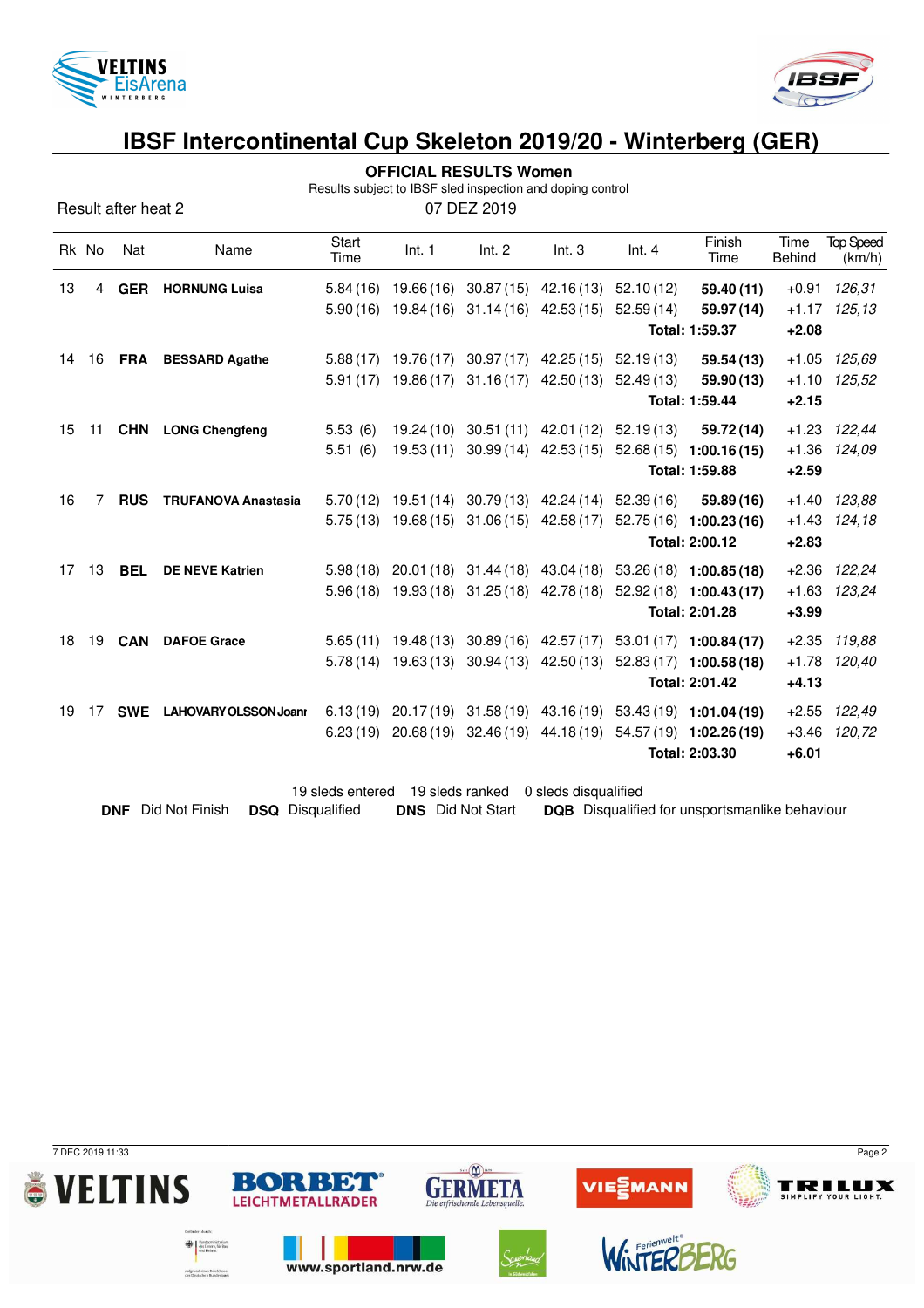## **IBSF Intercontinental Cup Skeleton 2019/20 - Winterberg (GER)**

**VELTINS-EisArena Winterberg**

#### **Speedliste**

Lauf 2 07.12.2019 BEGINN ZEIT :

| <b>BIB Name</b>               |            | <b>Nation Start-/Laufzeit</b> |                                  |             | Speed's in km/h |                |                |                  |                                                      |
|-------------------------------|------------|-------------------------------|----------------------------------|-------------|-----------------|----------------|----------------|------------------|------------------------------------------------------|
| 17 LAHOVARY OLSSON Joanna SWE |            | 6.13(19)<br>6.23(19)          | 1:01.04(19)<br>$1:02.26$ (19)    |             | 59,32<br>58,61  | 89,17<br>87,53 | 91,70<br>90,51 | 122,49<br>120,72 | <b>Bobstart Skeleton</b><br><b>Bobstart Skeleton</b> |
| 13 de NEVE Katrien            | <b>BEL</b> | 5.98 (18)<br>5.96 (18)        | $1:00.85$ (18)<br>$1:00.43$ (17) |             | 59,43<br>59,66  | 89,15<br>89,65 | 91,69<br>91,96 | 122,24<br>123,24 | <b>Bobstart Skeleton</b><br><b>Bobstart Skeleton</b> |
| 19 DAFOE Grace                | CAN        | 5.65(11)<br>5.78 (14)         | 1:00.84(17)<br>$1:00.58$ (18)    |             | 60,45<br>60,14  | 88,61<br>89,27 | 90,83<br>91,80 | 119,88<br>120,40 | <b>Bobstart Skeleton</b><br><b>Bobstart Skeleton</b> |
| 7 TRUFANOVA Anastasia         | <b>RUS</b> | 5.70(12)<br>5.75 (13)         | 59.89 (16)<br>$1:00.23$ (16)     |             | 60,37<br>59,81  | 89,99<br>89,40 | 92,60<br>92,42 | 123,88<br>124,18 | <b>Bobstart Skeleton</b><br><b>Bobstart Skeleton</b> |
| 15 LABERGE Jaclyn             | CAN        | 5.79(15)<br>5.83(15)          | 59.85 (15)<br>59.39              | (8)         | 60,48<br>60,20  | 90,24<br>90,90 | 92,79<br>94,66 | 124,18<br>125.17 | <b>Bobstart Skeleton</b><br><b>Bobstart Skeleton</b> |
| 11 LONG Chengfeng             | <b>CHN</b> | 5.53(6)<br>5.51<br>(6)        | 59.72 (14)<br>$1:00.16$ (15)     |             | 60,68<br>59,97  | 89,74<br>88,85 | 92,95<br>92,55 | 122,44<br>124,09 | <b>Bobstart Skeleton</b><br><b>Bobstart Skeleton</b> |
| 16 BESSARD Agathe             | <b>FRA</b> | 5.88 (17)<br>5.91(17)         | 59.54 (13)<br>59.90 (13)         |             | 60,09<br>59,63  | 90,97<br>90,21 | 94,44<br>94,07 | 125,69<br>125,52 | <b>Bobstart Skeleton</b><br><b>Bobstart Skeleton</b> |
| 3 QI Jinghua                  | <b>CHN</b> | 5.55(7)<br>5.64(10)           | 59.44 (12)<br>59.85 (12)         |             | 61,15<br>59,93  | 90,29<br>90,31 | 92,48<br>92,90 | 124,22<br>123,41 | <b>Bobstart Skeleton</b><br><b>Bobstart Skeleton</b> |
| 4 HORNUNG Luisa               | <b>GER</b> | 5.84(16)<br>5.90(16)          | 59.40 (11)<br>59.97 (14)         |             | 60,20<br>59,68  | 90,90<br>90,06 | 94,34<br>93,61 | 126,31<br>125,13 | <b>Bobstart Skeleton</b><br><b>Bobstart Skeleton</b> |
| 5 KHUZINA Renata              | <b>RUS</b> | 5.55(7)<br>5.47(4)            | 59.26<br>59.25                   | (10)<br>(4) | 60,93<br>60,93  | 90,39<br>90,09 | 93,76<br>93,44 | 124,65<br>124,82 | <b>Bobstart Skeleton</b><br><b>Bobstart Skeleton</b> |
| 6 FROLOVA Alena               | <b>RUS</b> | 5.52(5)<br>$5.57$ (9)         | 59.23<br>59.39                   | (9)<br>(8)  | 60,91<br>60,84  | 90,48<br>90,13 | 93,53<br>93,66 | 125,00<br>124,48 | <b>Bobstart Skeleton</b><br><b>Bobstart Skeleton</b> |
| 1 RODERICK Sara               | <b>USA</b> | 5.44(3)<br>5.42(2)            | 59.15(8)<br>59.59 (11)           |             | 61,57<br>61,50  | 90,51<br>89,41 | 93,65<br>92,71 | 124,52<br>123,28 | <b>Bobstart Skeleton</b><br><b>Bobstart Skeleton</b> |
| 9 CRIPPA Alessia              | <b>ITA</b> | 5.43(2)<br>5.44(3)            | 59.14 (7)<br>59.36               | (5)         | 61,54<br>60,85  | 90,96<br>89,97 | 93,99<br>93,76 | 122.74<br>124,05 | <b>Bobstart Skeleton</b><br><b>Bobstart Skeleton</b> |
| 2 CURTIS Kelly                | <b>USA</b> | 5.55(7)<br>5.52(7)            | 59.01<br>59.36                   | (6)<br>(5)  | 61,01<br>61,14  | 91,12<br>89,07 | 94,36<br>92,95 | 125,34<br>124,82 | <b>Bobstart Skeleton</b><br><b>Bobstart Skeleton</b> |
| 18 UHLAENDER Katie            | <b>USA</b> | 5.44(3)<br>5.47(4)            | 58.99<br>58.87                   | (4)<br>(3)  | 61,36<br>61,03  | 90,46<br>90,76 | 93,70<br>94,69 | 125,34<br>125,56 | <b>Bobstart Skeleton</b><br><b>Bobstart Skeleton</b> |

7.12.2019 Print Date Page 1





www.sportland.nrw.de

isterium<br>. für Rau

aufgrund eines Beschlusse<br>des Deutschen Bundestant





**WINTER**